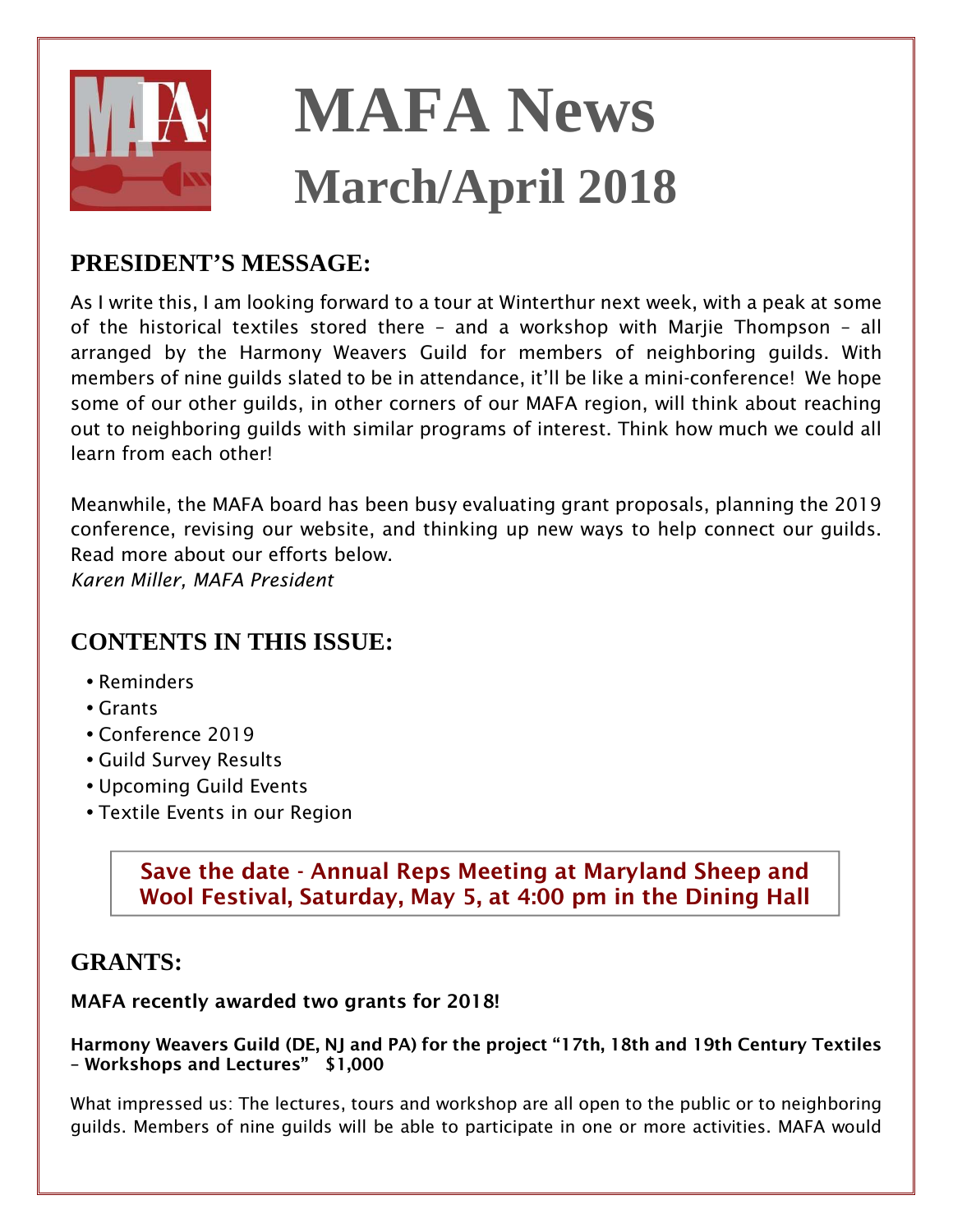like to encourage other guilds to pursue these kinds of educational opportunities in their local *areas.* 

#### **Philadelphia Guild of Handweavers (PA) for the project "Gateway to Weaving" \$1,300**

*What impressed us: The guild seeks rigid heddle looms to use at "walk in and weave" classes and outreach events (including at Philadelphia international Airport!) because "rigid heddle looms are also more accessible for people with physical disabilities, and for those with learning differences,*  who would have difficulty dressing a standard floor loom. The cost of owning a rigid heddle loom *is also more within many peoples' budget."* 

**Have an idea for an educational program or outreach event?** *Or something else that would further MAFA's mission? Applications for 2019 grants will be accepted next Fall. To help you prepare, grant program guidelines and a preview copy of the application form are available on our website at [MAFAfiber.org.](http://www.mafafiber.org/wordpress/grants-and-scholarships/)* 

*Spread the word!* **The Grants Committee is seeking an additional member.** *We'd especially welcome volunteers from Virginia, West Virginia, Delaware or North Carolina. Please email Mary Strouse, Grants Chair, at [grantschair@mafafiber.org w](mailto:grantschair@mafafiber.org)ith questions or to express interest.* 

## **CONFERENCE 2019:**

*The Conference committee is already hard at work planning the 2019 Conference, to be held June 27 - 30, 2019 at Millersville University! With our new earlier date, there will be no football camps! Theresa Hill, Conference Chair is still* **looking for a few key volunteers: to act as Events Coordinator, serve as Emcee, coordinate Vendor Door Prizes, organize Spinning and Weaving games, coordinate the Sample Exchange, coordinate the Goody Bags, and work with catering** *for the reception and morning coffee. If you are interested in working with the Conference committee, please email Theresa at [mafa.coordinator@gmail.com.](mailto:mafa.coordinator@gmail.com)* 

#### **Conference Workshops:**

*We have 60+ instructors who have submitted proposals for over 100 workshops! We have new faces, some returning faces, and some who taught for us many years ago who want to come back into the fold. Having seen the "sneak preview," I have to admit I will find it very difficult to choose which class to take at the Conference.* 

*Chris Field-Funk, Conference Education Chair* 

## **GUILD SURVEY RESULTS:**

*Thanks to all who responded to the Guild survey in the past few months! The survey received 37 individual responses from 26 Guilds (out of 44). About half of respondents were Reps, with the other half predominately Programs and Presidents.* 

*A brief summary of responses to the Survey has been added to the website here: [MAFA-Member-](http://www.mafafiber.org/wordpress/wp-content/uploads/2018/02/MAFA-Member-Survey-Summary-for-Website.pdf)[Survey-Summary,](http://www.mafafiber.org/wordpress/wp-content/uploads/2018/02/MAFA-Member-Survey-Summary-for-Website.pdf) along with proposed discussion/action items to review with the Board. If you are interested in complete survey responses, please email Margaret Briggs, Membership Chair at [membership@mafafiber.org.](mailto:membership@mafafiber.org)*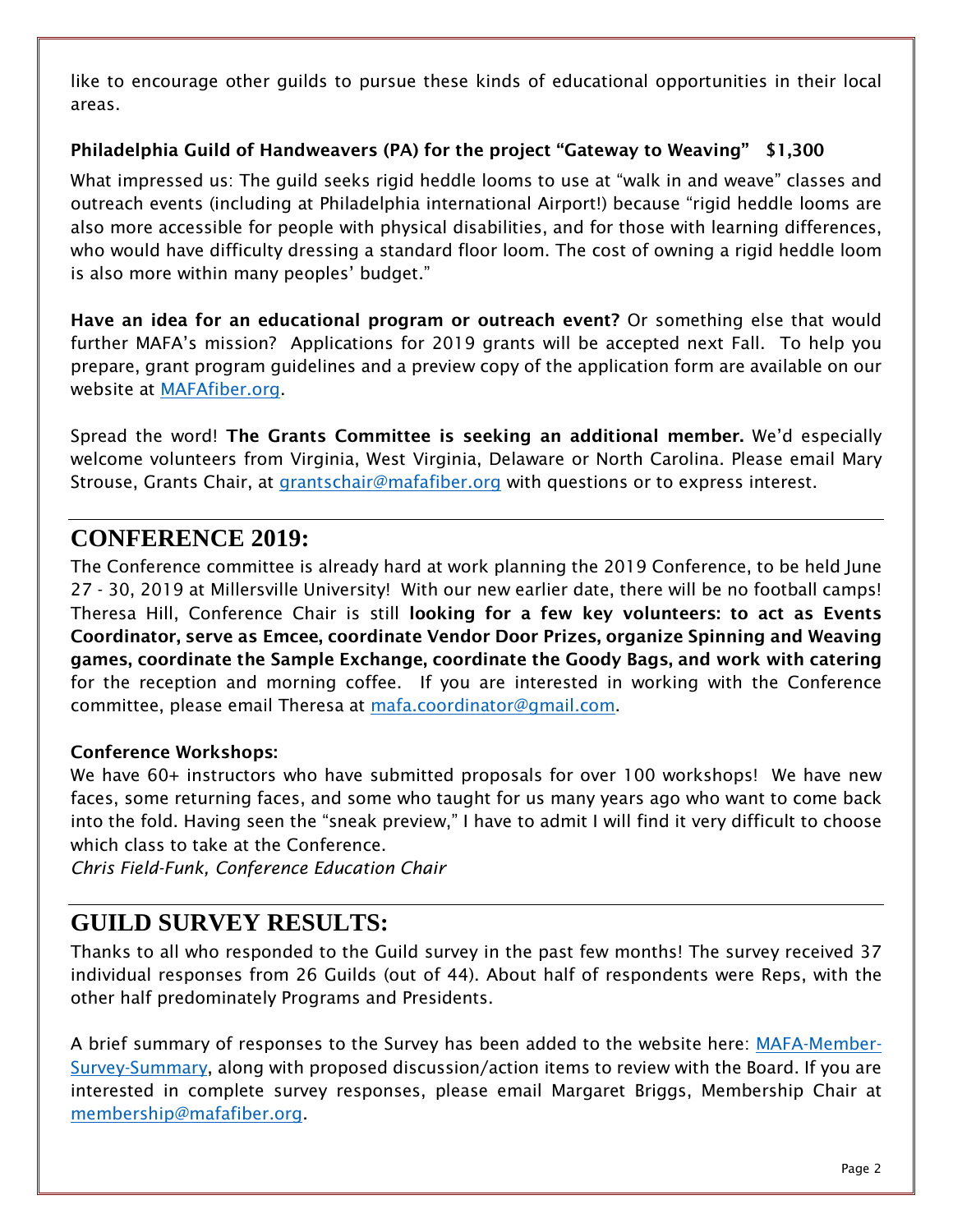# **UPCOMING GUILD EVENTS:**

*Let us help you publicize your guild highlights or open workshops! Send items to [secretary@mafafiber.org](mailto:secretary@mafafiber.org) before April 21 for inclusion in the May-June MAFA News* 

### **17th, 18th & 19th Century Textiles Program**

**Harmony Weavers Guild***, March 7, 2018 from 9:00 - 4:00 pm at Winterthur Museum* 

*The guild is inviting fellow MAFA-guild members to join them for several 30-minute talks including textile resources in The Downs Rare Book Library, whose collection includes fascinating old manuscripts related to textiles, "scrapbooks" and fabric swatch books, the Marguerite Davison Collection, and some of the Winterthur textiles, including needlework study and curtain storage. In addition, Marjie Thompson will give a light-hearted history lesson entitled "Woven at Home - Debunking the Myths Begun by the Colonial Revival Movement."* 

Later that day, there will be a free visit to the Greenbank Mill and Philips Farm for a tour and *demonstration of a working spinning jenny. This day-long program will be followed by the guild program on Thursday morning, March 8, where Marjie will present a talk on "Forgotten Weaves," followed by a 2 1/2 day workshop on the same topic.* 

*For more information, or to sign up to attend any of these events, contact Carol Ireland at [spinningbiker@comcast.net](mailto:spinningbiker@comcast.net)*

#### **Waterford Weavers Hosting a Lunatic**

**Waterford Weavers Guild***, March 21 – 25, 2018, Alexandria, VA* 

*Waterford Weavers Guild of Northern Virginia is offering several workshops with Michele Belson of Lunatic Fringe from March 21- March 25 in Alexandria, Virginia. On March 21 - 23, Michele will teach a workshop on warping a loom in which participants will prepare several warps and weave them off. She guarantees that participants will be able to warp a loom by the end of class on Friday.* 

*On the weekend of March 24 and 25, weavers will explore weaving gamps, using warps and wefts provided by Michele. On Sunday afternoon, March 25, she will discuss the theory of color gamps and how to use them. The afternoon session is included as part of the weaving workshop, but is also available to individuals who can't attend the whole weekend.* 

*For more information or to register, contact Caroline Harlow at [harlow\\_cw@yahoo.com](mailto:harlow_cw@yahoo.com)*

## **Beyond the Rug: Explorations in Rags with Dena Gartenstein Moses**

**Weavers Guild of Greater Baltimore Spring 2018 Workshop***, April 28-30, 2018, Baltimore, MD* 

*Weaving with "rags" gives a wide range of opportunity to learn about color, texture, movement, and form. While making "good" fabric can have specific guidelines to follow, making a rug or wall hanging out of rags can be much more flexible and creative. In addition, while it can take many hours to make a small tapestry, rag rug weaving can be a relatively quick way to produce fabulous wall pieces.* 

*In this workshop, we will go beyond the ordinary. We will start with the basics of how to make a great rag rug and use that as our foundation. We will explore various tapestry techniques and how*  to use them with rags. We will then explore creating wall pieces that are non-rectangular. We will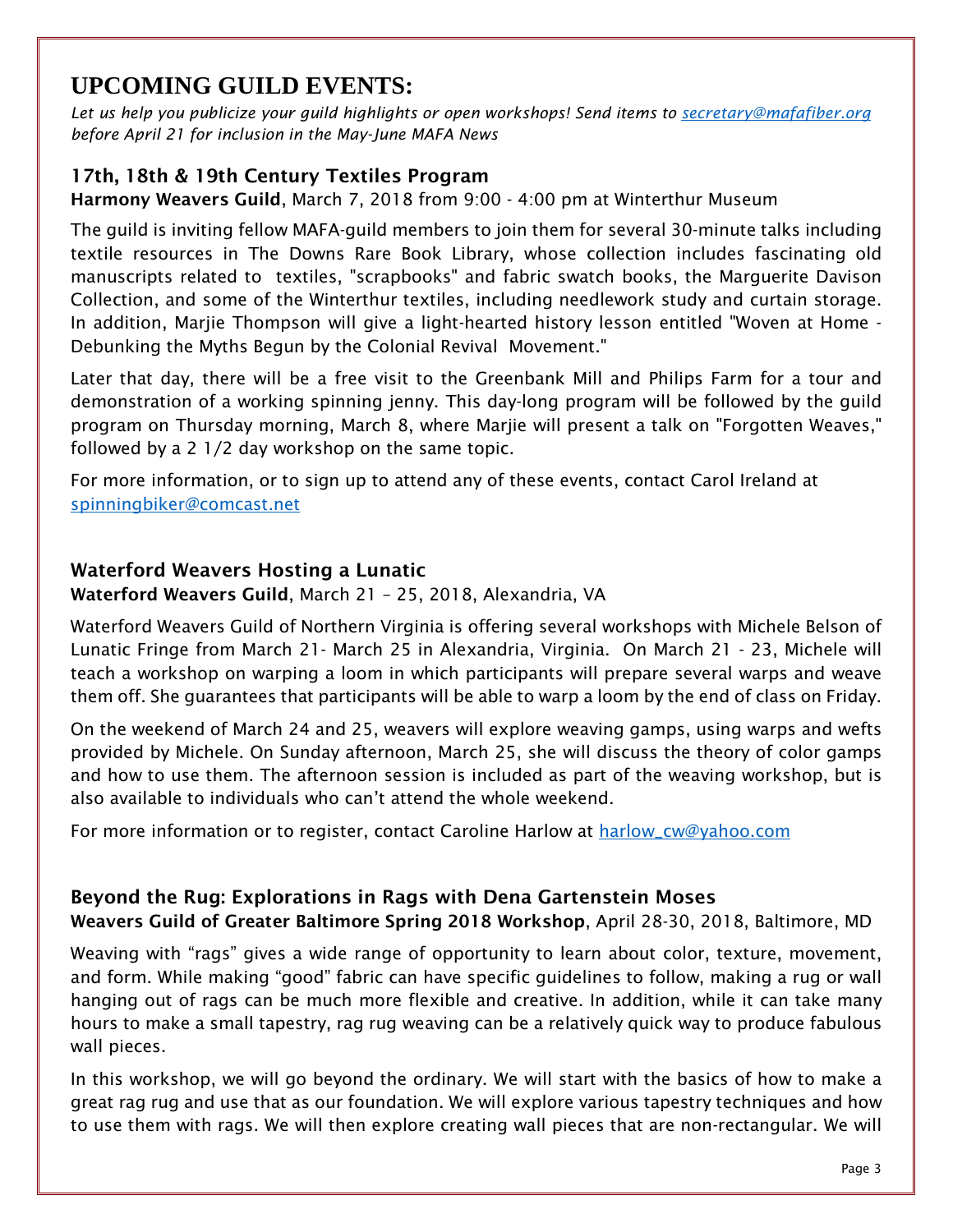*use surface embellishments, create empty space and interesting shapes within a piece, and learn a variety of finishing techniques that can be used as edging, but also as accents within our work.* 

*Dena Gartenstein Moses has been weaving for twenty-five years and sells her line of chenille scarves, shawls and hats at highly juried craft shows and fine galleries around New England. She has spent years weaving and selling her unique, "tapestry rag rugs" and can consistently weave a scarf in twenty minutes. She is the founder and primary teacher at Vermont Weaving School.* 

Level: Basic weaving skills required. You must be able to warp your own loom. *Loom: Floor or table loom. Work is done on your own loom. Length: 3 days, Saturday – Monday.* 

*Questions: See the attached flyer or email Deborah Herrin at [dcherrin@hotmail.com](mailto:dcherrin@hotmail.com)*

## **TEXTILE NEWS IN OUR REGION:**

**Three exhibitions in Washington, DC** *showcase minority textiles and the endangered cultures that create them:* 

- *To Dye For: Ikats from Central Asia, March 24 to July 29, 2018 at the Smithsonian's [Freer/Sackler Gallery](https://www.freersackler.si.edu/)*
- *Binding the Clouds, March 10 to July 9, 2018 at the George Washington University [Textile](https://museum.gwu.edu/clouds)  [Museum](https://museum.gwu.edu/clouds)*
- *Vanishing Traditions: Textiles and Treasures from SW China, through July 9, 2018, also at the at the [Textile Museum](https://museum.gwu.edu/clouds)*

**National Museum of the American Coverlet** *- Bedford, PA, [coverletmuseum.org](http://coverletmuseum.org/)*

• *Flora Borealis: Idyllic Woven Gardens, through March 25, 2018* 

#### **CAM Raleigh** *- Raleigh NC, [camraleigh.org/exhibitions/](http://camraleigh.org/exhibitions/)*

• *Textile Print and Form: A Lifetime of Magical Experimentation, through June 10, 2018* 

**Potomac Fiber Arts Gallery** *- Alexandria, VA, [potomacfiberartsgallery.com/](http://www.potomacfiberartsgallery.com/)*

• *Exhibits all forms of fiber work, including weaving, knitting, crocheting, sewing, surface design, and more, in 11 juried shows each year.* 

#### **Fabric Workshop and Museum** *- Philadelphia, PA, [fabricworkshopandmuseum.org/](http://fabricworkshopandmuseum.org/)*

• *The museum's purpose is to stimulate experimentation among leading contemporary artists and to share the process of creating works of art with the public. They have various exhibits and a permanent collection, as well as studio facilities, equipment, and expert technicians onsite.* 

#### **Thousand Islands Arts Center** *- Clayton, NY*

• *24th Annual Weaving History Conference, May 17 & 18, 2018. For more information, visit [www.tiartscenter.org/whc.php.](http://www.tiartscenter.org/whc.php)* 

#### **Toronto Textile Museum** *- Toronto, ON, Canada, [www.textilemuseum.ca/home](http://www.textilemuseum.ca/home)*

• *Artistry in Silk: Celebrates the work of Itchiku Kubota (1917-2003) with 41 kimonos. Through May 13, 2018.*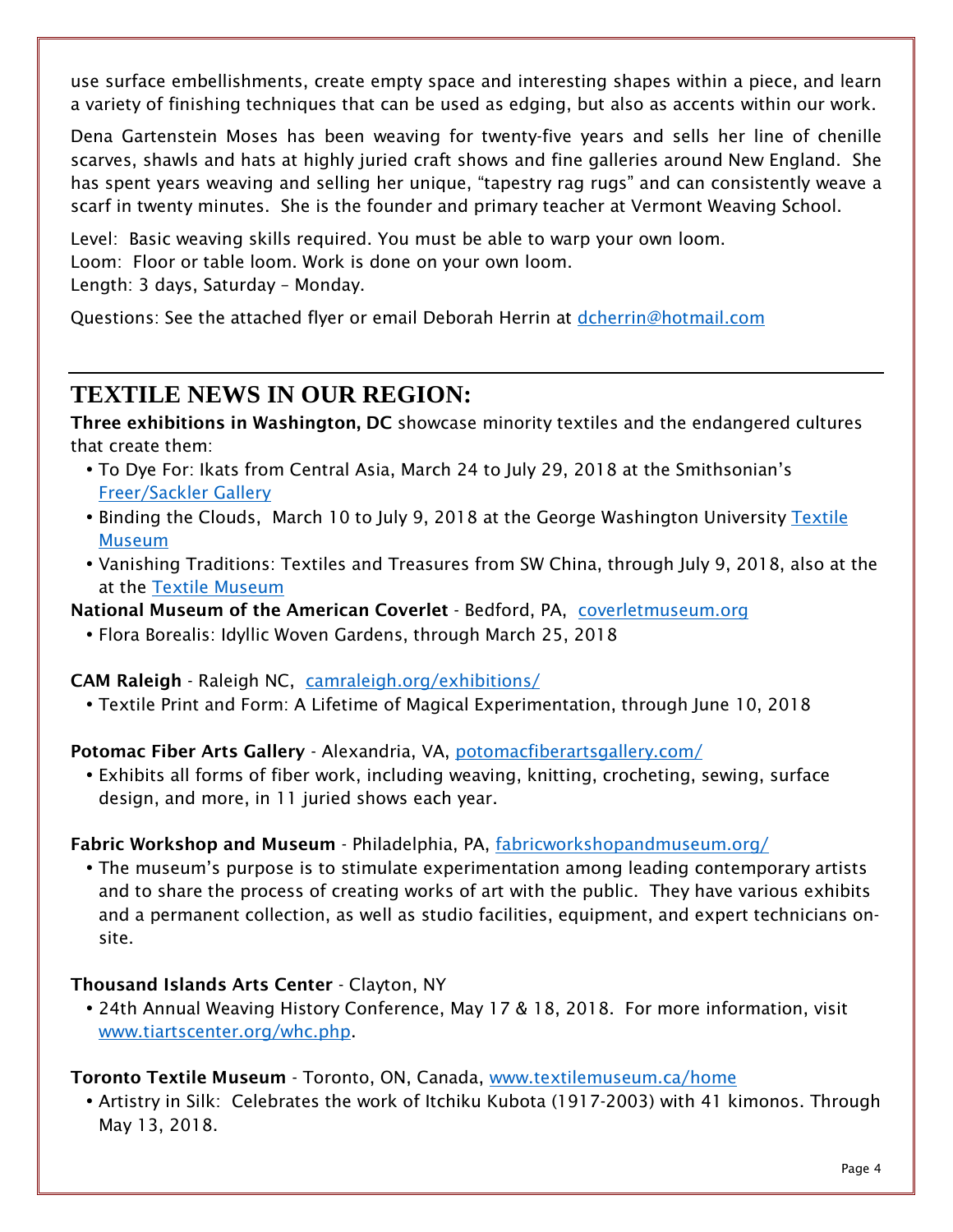#### **NEED TO UPDATE YOUR GUILD INFO?**

*Please send any changes to your Reps and officers to the MAFA Membership Chair at <i>membership@mafafiber.org. We need the:* 

- *Name and email address of the guild Rep(s)*
- *Names of guild officers:* 
	- *President*
	- *Treasurer*
	- *Programs Chair*

*If you'd like MAFA to post your guild's programs for the year on our website, please also send that info to the Membership Chair.*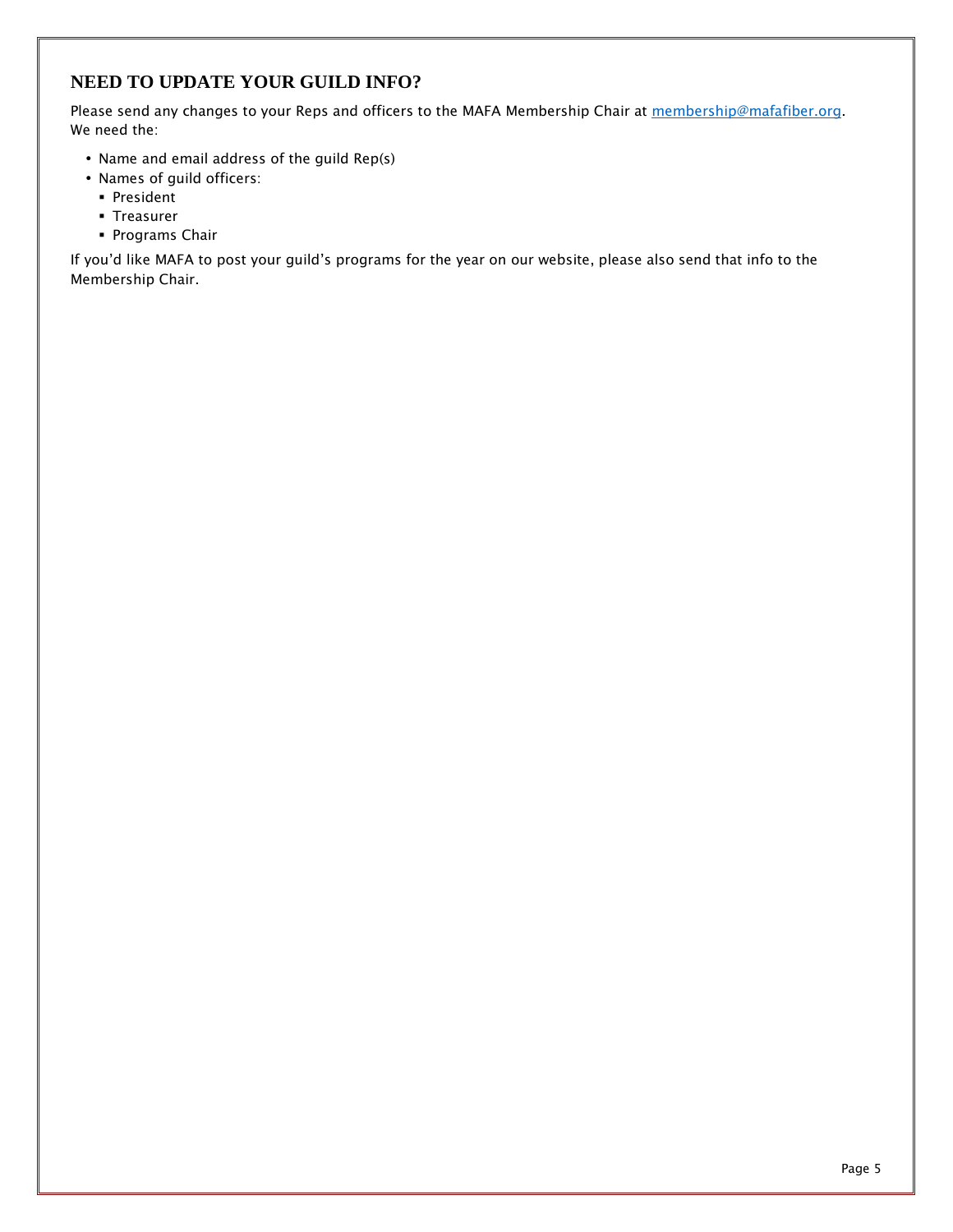

# **WGGB Spring 2018 Workshop**

# **April 28‐30, 2018**

# **Beyond the Rug: Explorations in Rags**

# **Dena Gartenstein Moses**

Weaving with "rags" gives a wide range of opportunity to learn about color, texture, movement, and form. While making "good" fabric can have specific guidelines to follow, making a rug or wall hanging out of rags can be much more flexible and creative. In addition, while it can take many hours to make a small tapestry, rag rug weaving can be a relatively quick way to produce fabulous wall pieces.

In this workshop, we will go beyond the ordinary. We will start with the basics of how to make a great rag rug and use that as our foundation. We will explore various tapestry techniques and how to use them with rags. We will then explore creating wall pieces that are non-rectangular. We will use surface embellishments, create empty space and interesting shapes within a piece, and learn a variety of finishing techniques that can be used as edging, but also as accents within our work.

**Dena Gartenstein Moses** has been weaving for twenty‐five years and sells her line of chenille scarves, shawls and hats at highly juried craft shows and fine galleries around New England. She has spent years weaving and selling her unique, "tapestry rag rugs" and can consistently weave a scarf in twenty minutes. She is the founder and primary teacher at Vermont Weaving School.

Level: Basic weaving skills required. You must be able to warp your own loom. Loom: Floor or table loom. Work is done on your own loom. Length: 3 days, Saturday – Monday.

**Questions:** Deborah Herrin, dcherrin@hotmail.com